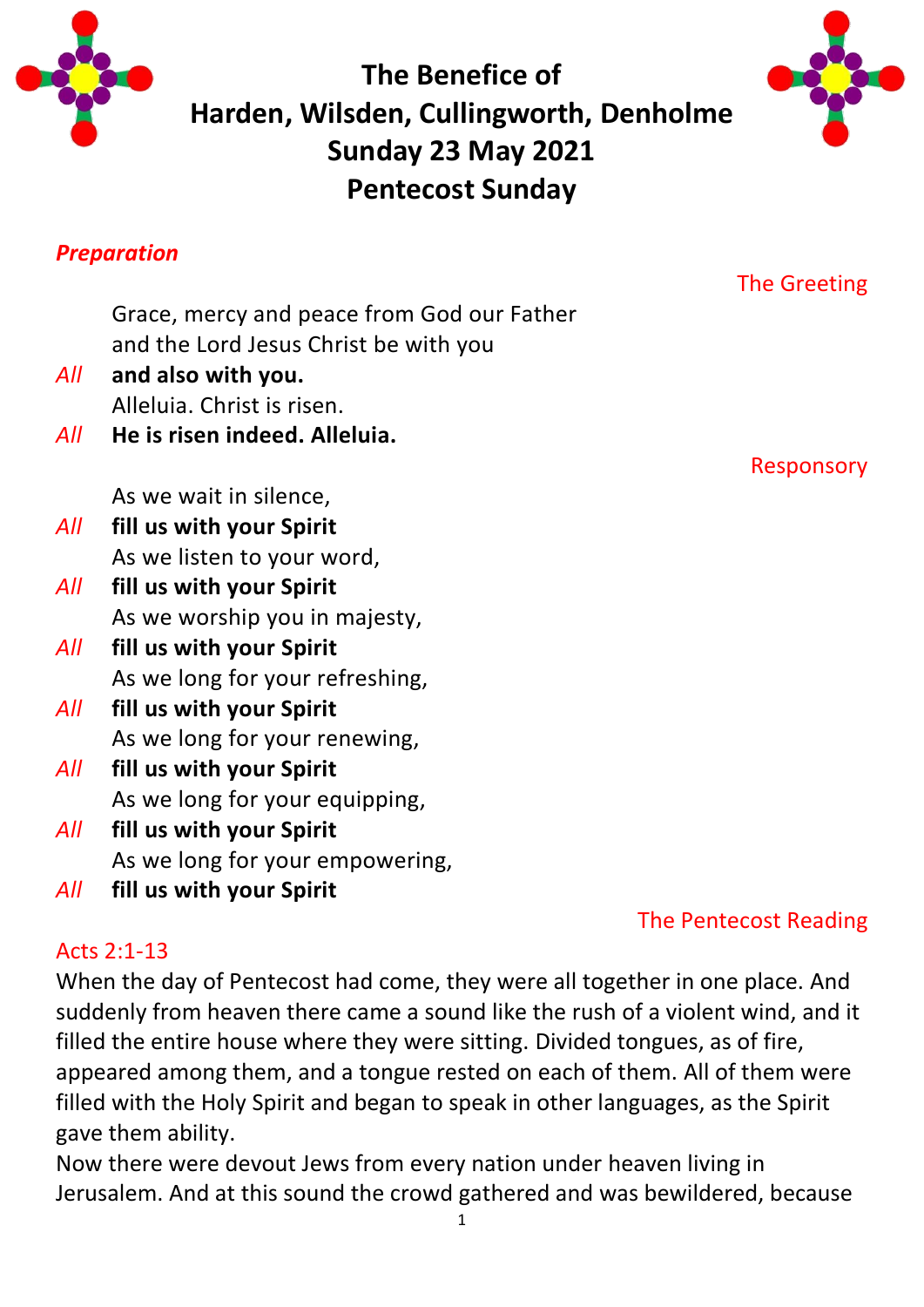each one heard them speaking in the native language of each. Amazed and astonished, they asked, 'Are not all these who are speaking Galileans? And how is it that we hear, each of us, in our own native language? Parthians, Medes, Elamites, and residents of Mesopotamia, Judea and Cappadocia, Pontus and Asia, Phrygia and Pamphylia, Egypt and the parts of Libya belonging to Cyrene, and visitors from Rome, both Jews and proselytes, Cretans and Arabs—in our own languages we hear them speaking about God's deeds of power.' All were amazed and perplexed, saying to one another, 'What does this mean?' But others sneered and said, 'They are filled with new wine.'

The Lord is here

- *All* **His Spirit is with us** Be with us, Spirit of God:
- *All* **nothing can separate us from your love.** Breathe on us, breath of God:
- *All* **Fill us with your saving power.** Speak in us, wisdom of God:
- *All* **Bring strength, healing and peace.**

#### **HYMN: 550 PRAISE MY SOUL THE KING OF HEAVEN**

*All* **Glory to God in the highest and peace to his people on earth. Lord God, heavenly King, Almighty God and Father; We worship you, we give you thanks, we praise you for your glory. Lord Jesus Christ, only Son of the Father, Lord God, Lamb of God, You take away the sin of the world. Have mercy on us; You are seated at the right hand of the Father: Receive our prayer. For you alone are the Holy One, You alone are the Lord You alone are the Most High, Jesus Christ, with the Holy Spirit, in the glory of God the Father. Amen.**

The Gloria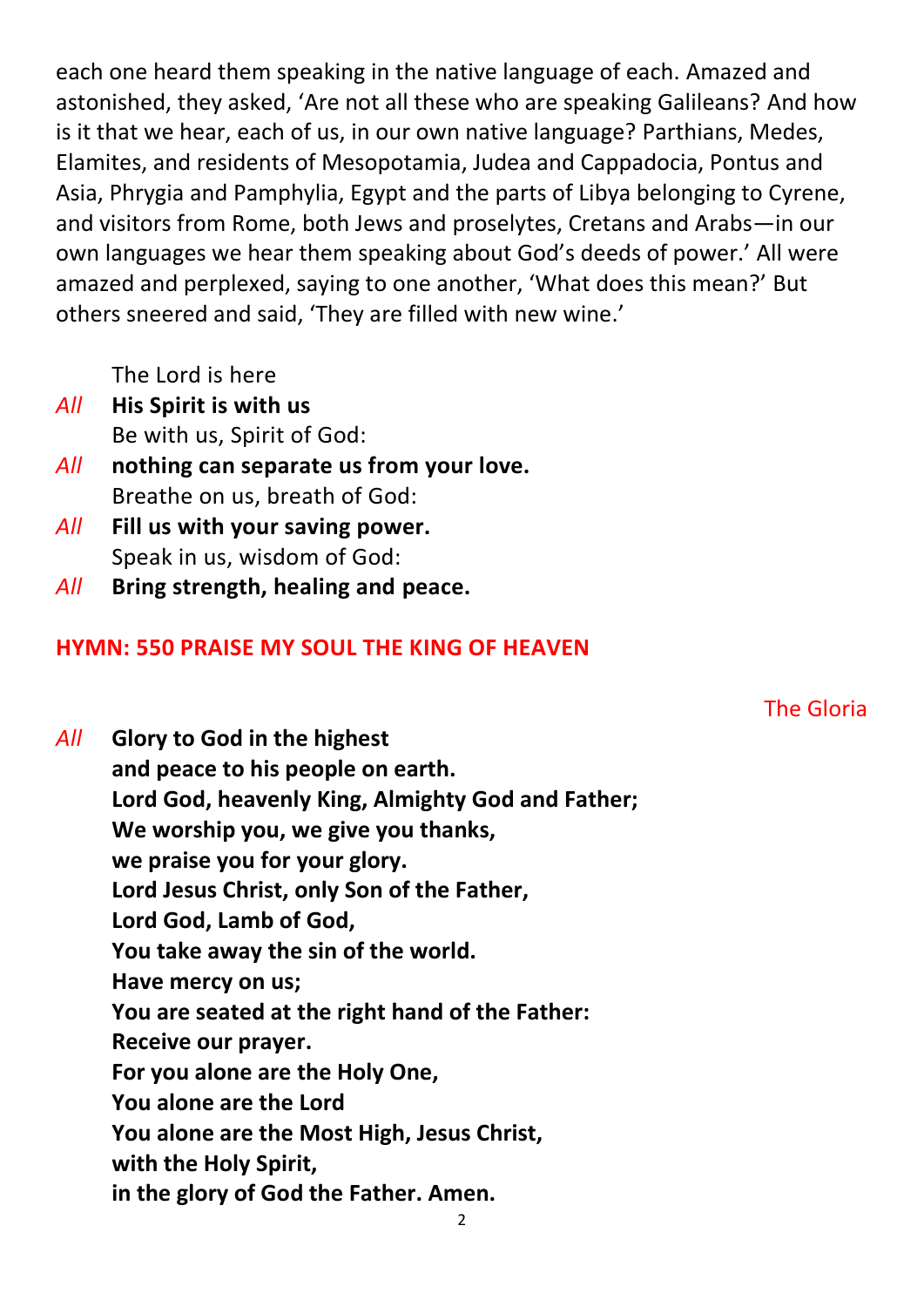## The Collect

Holy Spirit, sent by the Father, Ignite in us your holy fire; Strengthen your children with the gift of faith, Revive your Church with the breath of love, And renew the face of the earth, Through Jesus Christ our Lord.

*All* **Amen.**

## *THE WORD OF GOD*

#### **Romans 8:22-27**

We know that the whole creation has been groaning in labour pains until now; and not only the creation, but we ourselves, who have the first fruits of the Spirit, groan inwardly while we wait for adoption, the redemption of our bodies. For in hope we were saved. Now hope that is seen is not hope. For who hopes for what is seen? But if we hope for what we do not see, we wait for it with patience.

Likewise the Spirit helps us in our weakness; for we do not know how to pray as we ought, but that very Spirit intercedes with sighs too deep for words. And God, who searches the heart, knows what is the mind of the Spirit, because the Spirit intercedes for the saints according to the will of God.

This is the Word of the Lord

*All* **Thanks be to God**

## Gospel Reading

Hear the Gospel of our Lord Jesus Christ, according to John **Glory to you, O Lord.**

## **John 15:26-27, 16:4-15**

'When the Advocate comes, whom I will send to you from the Father, the Spirit of truth who comes from the Father, he will testify on my behalf. You also are to testify because you have been with me from the beginning.

'I did not say these things to you from the beginning, because I was with you. But now I am going to him who sent me; yet none of you asks me, "Where are you going?" But because I have said these things to you, sorrow has filled your hearts. Nevertheless, I tell you the truth: it is to your advantage that I go away, for if I do not go away, the Advocate will not come to you; but if I go, I will

#### First Reading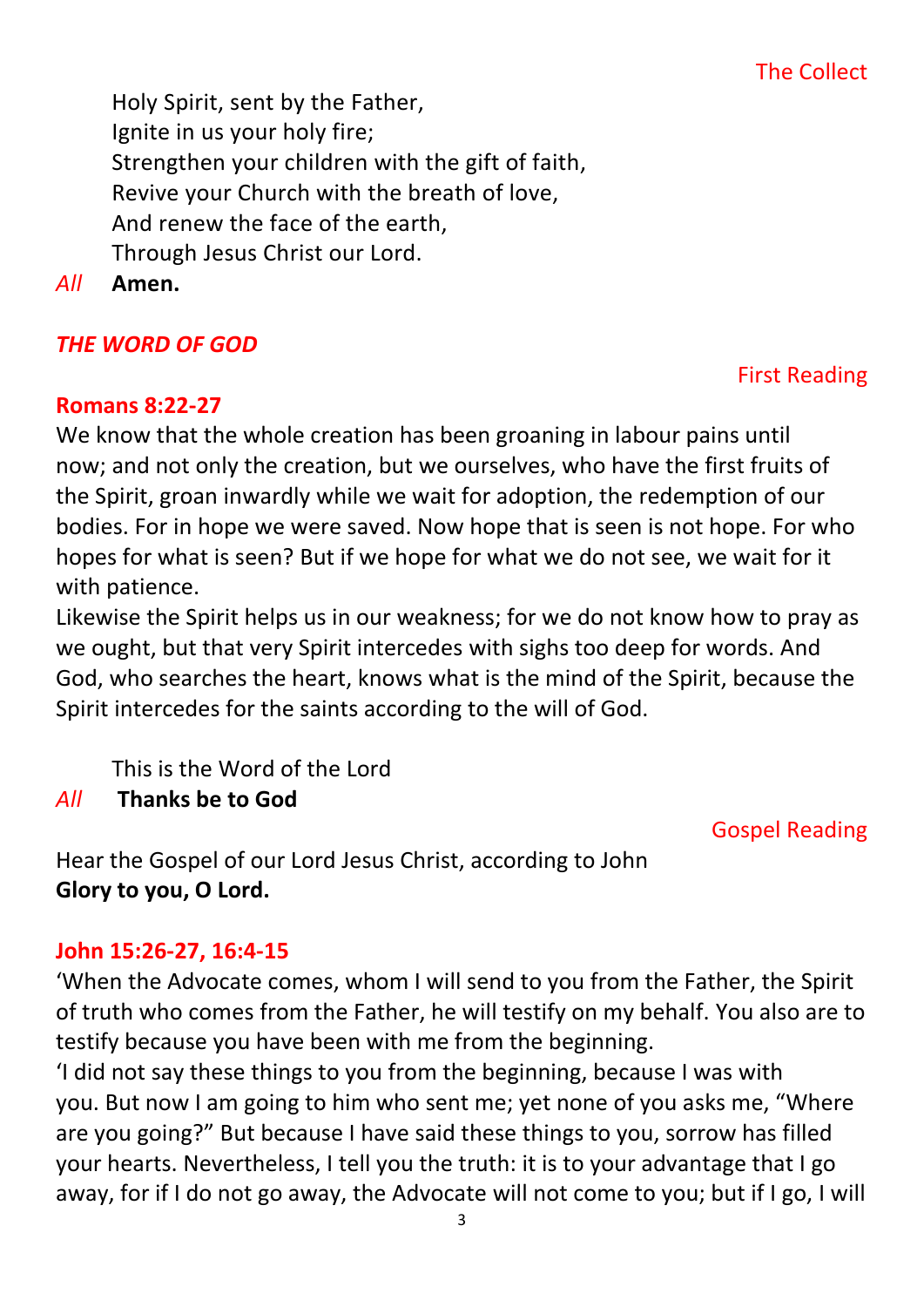send him to you. And when he comes, he will prove the world wrong about sin and righteousness and judgement: about sin, because they do not believe in me; about righteousness, because I am going to the Father and you will see me no longer; about judgement, because the ruler of this world has been condemned.

'I still have many things to say to you, but you cannot bear them now. When the Spirit of truth comes, he will guide you into all the truth; for he will not speak on his own, but will speak whatever he hears, and he will declare to you the things that are to come. He will glorify me, because he will take what is mine and declare it to you. All that the Father has is mine. For this reason I said that he will take what is mine and declare it to you.

This is the Gospel of the Lord

## *All* **Praise to you, O Christ**

## Sermon

Affirmation of Faith

Prayers of Intercession

Do you believe and trust in God the Father, The source of all being and life, The one for whom we exist?

- *All* **We believe and trust in him.** Do you believe and trust in God the Son, Who took our human nature, Died for us and rose again?
- *All* **We believe and trust in him.** Do you believe and trust in God the Holy Spirit, Who gives life to the people of God And makes Christ known in the world?
- *All* **We believe and trust in him.** This is the faith of the Church.
- *All* **This is our faith: We believe and trust in one God, Father, Son and Holy Spirit.**

## *After each bidding:*

Lord, come to bless us

*All* **And fill us with your Spirit.**

4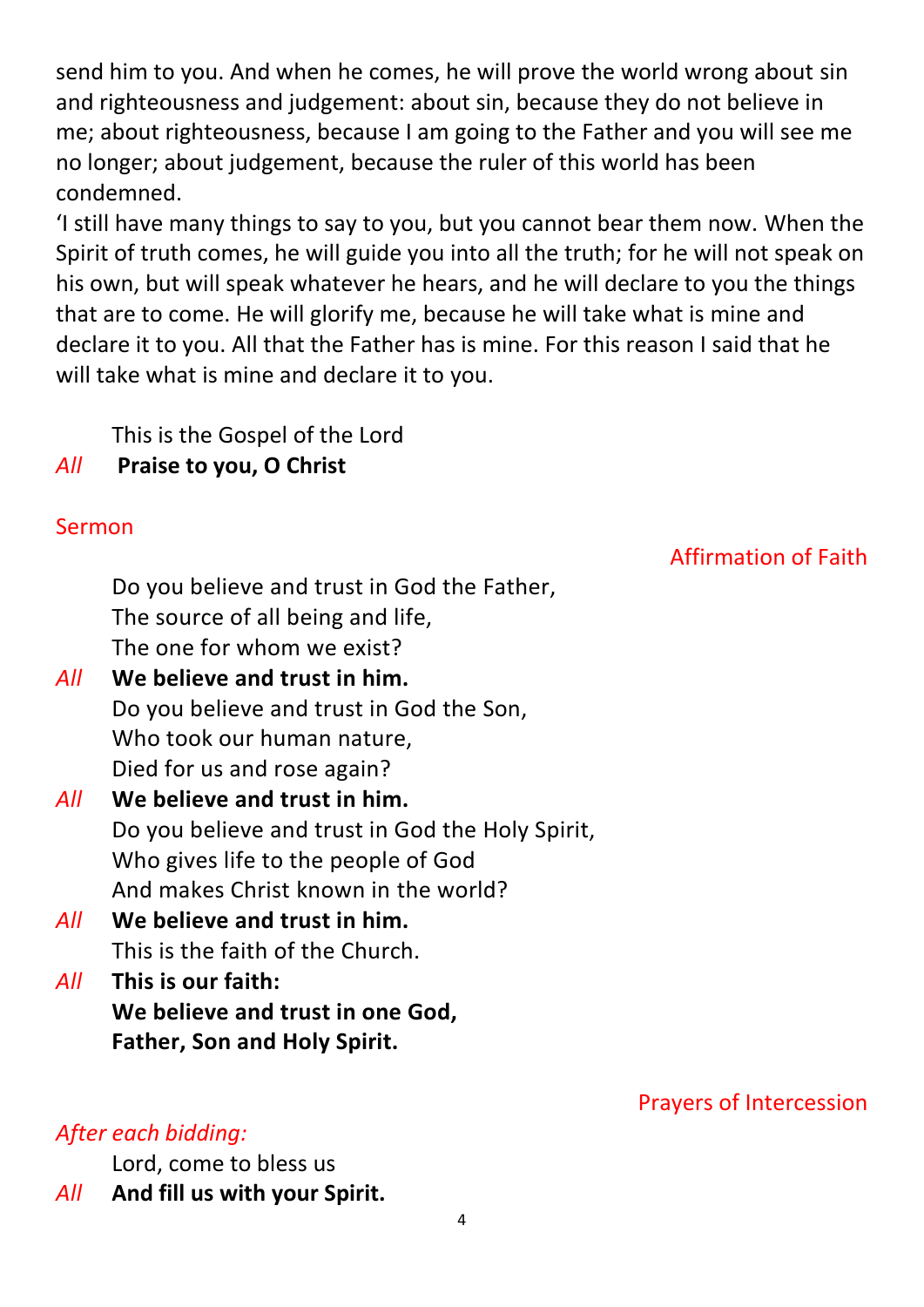#### *At the end:*

Merciful Father,

*All* **Hear our prayer and make us one in heart and mind To serve you with joy for ever. Amen**

The Peace

God has made us one in Christ. He has set his seal upon us and, as a pledge of what is to come, Has given the Spirit to dwell in our hearts. Alleluia! The Peace of the Lord be always with you **And also with you**

#### **HYMN: 102 COME DOWN O LOVE DIVINE**

#### **Eucharistic Prayer F**

The Lord is here. **His Spirit is with us.** Lift up your hearts. **We lift them to the Lord.** Let us give thanks to the Lord our God. **It is right to give thanks and praise.**

It is indeed right, our duty and our joy, always and everywhere to give you thanks, holy Father, almighty and everlasting God, through Jesus Christ, your only Son, our Lord. This day we give you thanks Because in the fulfilment of your promise You pour out your Spirit upon us, Filling us with your gifts, leading us into all truth, And uniting peoples of many tongues in the confession of one faith. Your Spirit gives us grace to call you Father, To proclaim your gospel to all nations And to serve you as a royal priesthood. Therefore we join our voices with angels and archangels, And with all those in whom the Spirit dwells, To proclaim the glory of your name, For ever praising you and saying: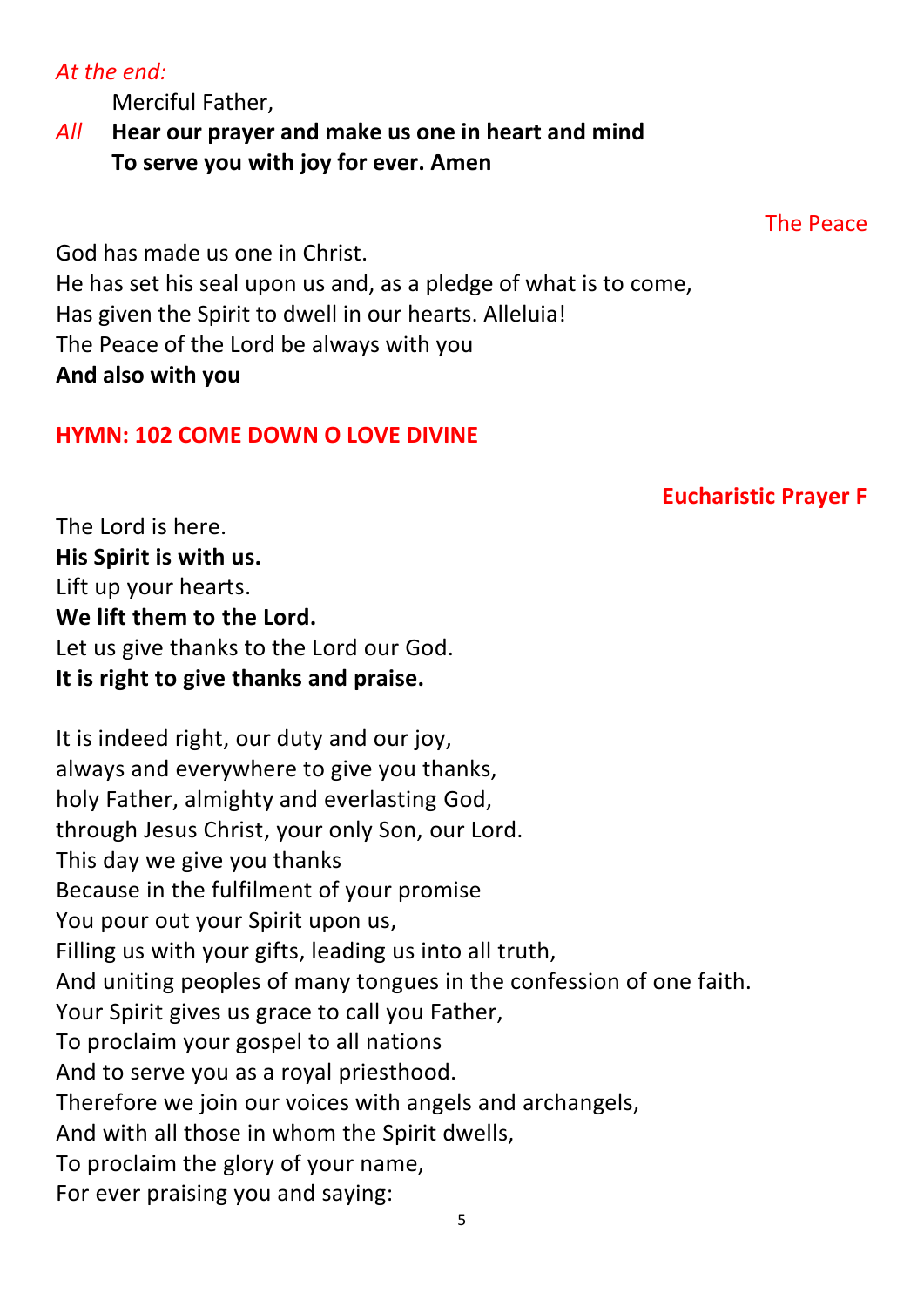**Holy, holy, holy Lord, God of power and might, heaven and earth are full of your glory. Hosanna in the highest. Blessed is he who comes in the name of the Lord. Hosanna in the highest.** Lord God, you are the most holy one, enthroned in splendour and light, yet in the coming of your Son Jesus Christ

you reveal the power of your love

made perfect in our human weakness.

## **Amen. Lord, we believe.**

Embracing our humanity, Jesus showed us the way of salvation; loving us to the end, he gave himself to death for us; dying for his own, he set us free from the bonds of sin, that we might rise and reign with him in glory.

#### **Amen. Lord, we believe.**

On the night he gave up himself for us all he took bread and gave you thanks; he broke it and gave it to his disciples, saying: Take, eat; this is my body which is given for you; do this in remembrance of me.

#### **Amen. Lord, we believe.**

In the same way, after supper he took the cup and gave you thanks; he gave it to them, saying: Drink this, all of you; this is my blood of the new covenant which is shed for you and for many for the forgiveness of sins. Do this, as often as you drink it, in remembrance of me.

#### **Amen. Lord, we believe.**

Therefore we proclaim the death that he suffered on the cross, we celebrate his resurrection, his bursting from the tomb, we rejoice that he reigns at your right hand on high and we long for his coming in glory.

**Amen. Come, Lord Jesus.**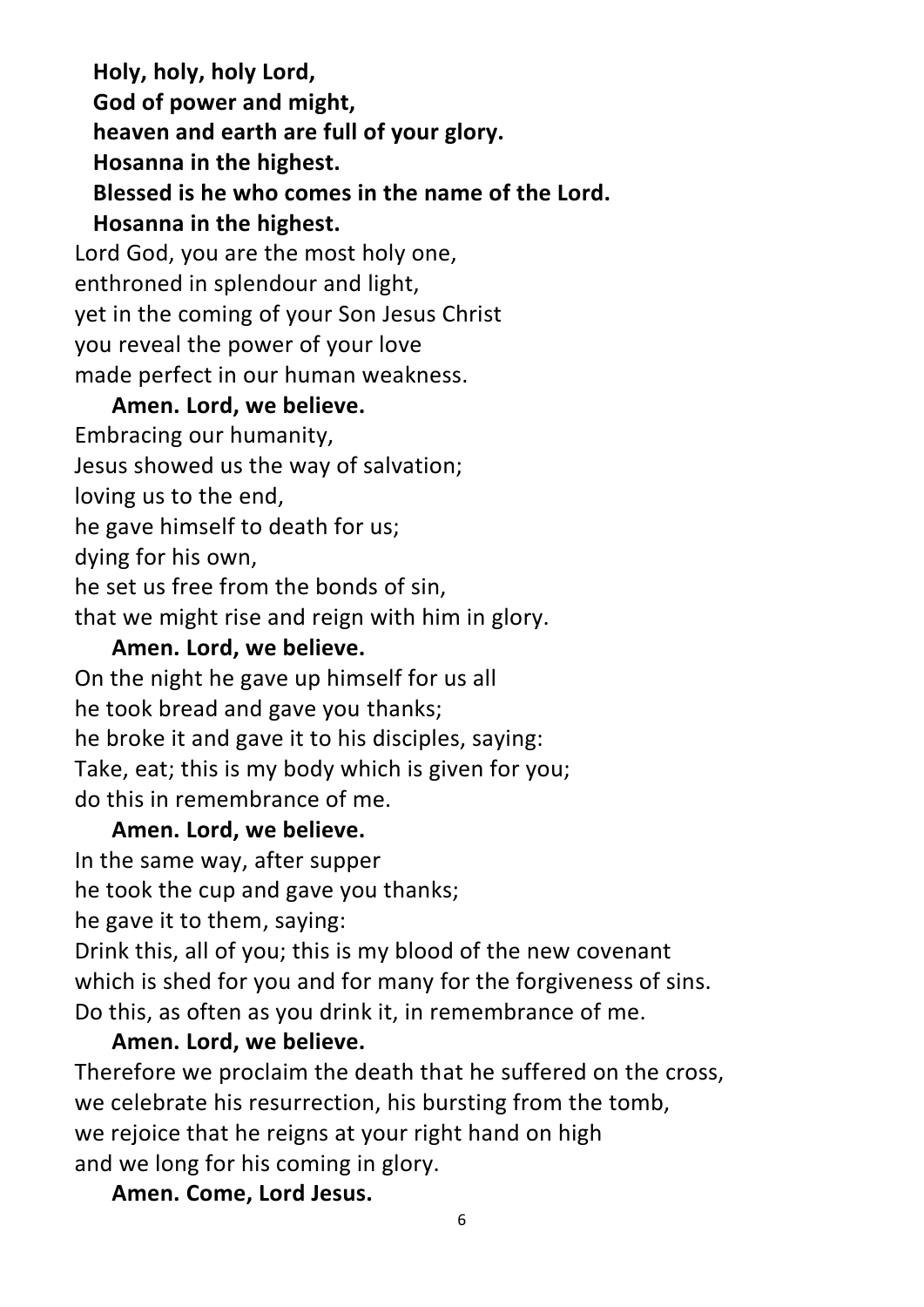As we recall the one, perfect sacrifice of our redemption, Father, by your Holy Spirit let these gifts of your creation be to us the body and blood of our Lord Jesus Christ; form us into the likeness of Christ and make us a perfect offering in your sight.

## **Amen. Come, Holy Spirit.**

Look with favour on your people and in your mercy hear the cry of our hearts. Bless the earth, heal the sick, let the oppressed go free and fill your Church with power from on high.

## **Amen. Come, Holy Spirit.**

Gather your people from the ends of the earth

to feast with all your saints

at the table in your kingdom,

where the new creation is brought to perfection

in Jesus Christ our Lord;

by whom, and with whom, and in whom,

in the unity of the Holy Spirit,

all honour and glory be yours, almighty Father,

for ever and ever. **Amen.**

# **The Lord's Prayer**

## The Breaking of the Bread

We break this bread to share in the body of Christ **Though we are many, we are one body, because we all share in one bread**

# The Body of Christ, keep you in eternal life **HYMN DURING COMMUNION: 595 SPIRIT OF THE LIVING GOD**

#### *CONCLUSION*

## Post Communion Prayer

Faithful God, who fulfilled the promises of Easter By sending us your Holy Spirit and opening to every race and nation The way of life eternal: Open our lips by your Spirit, That every tongue may tell of your glory; Through Jesus Christ our Lord. **Amen.**